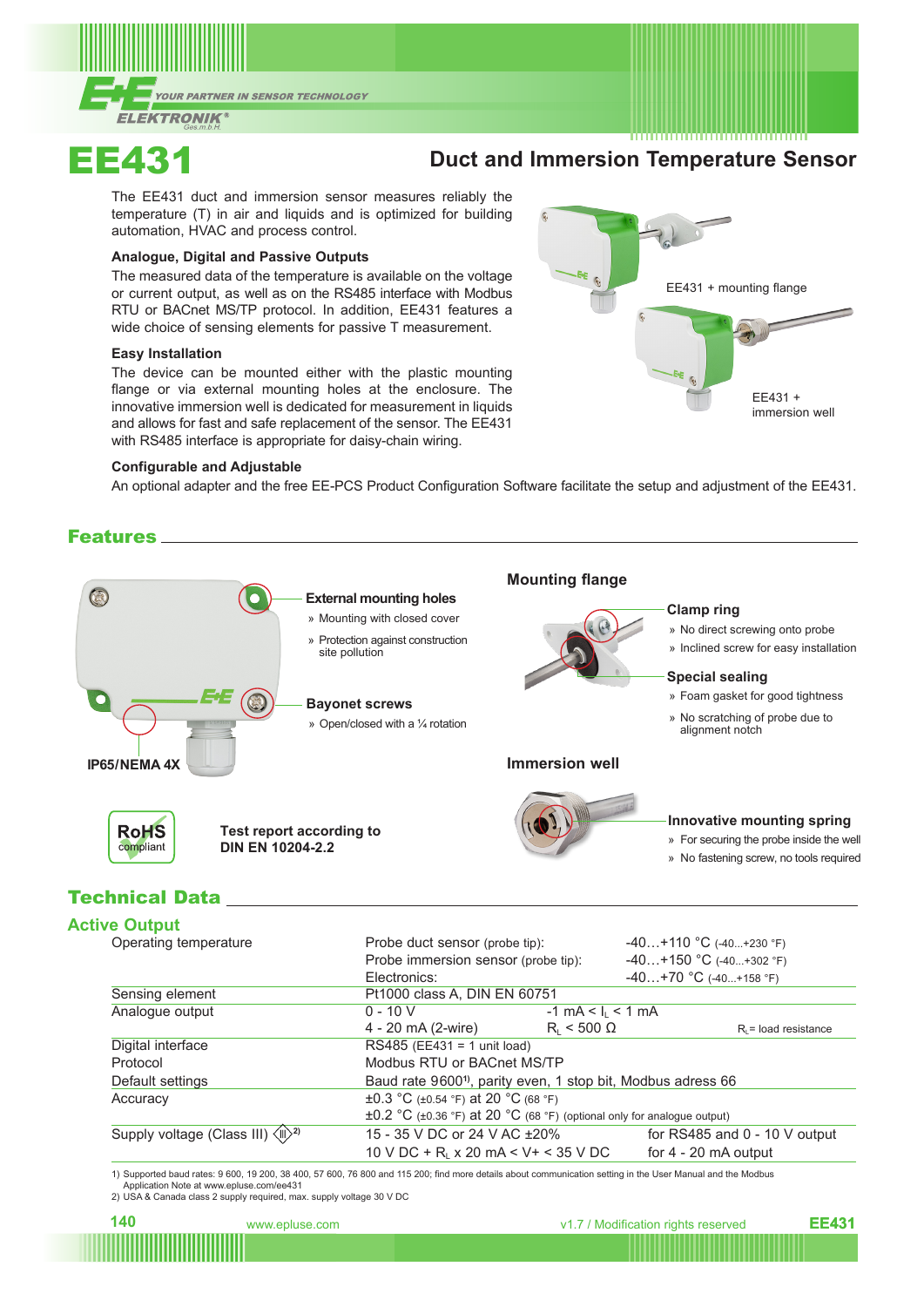| <b>YOUR PARTNER IN SENSOR TECHNOLOGY</b> |                                                        |
|------------------------------------------|--------------------------------------------------------|
|                                          | <b>ELEKTRONIK<sup>®</sup></b><br>$0 - - - - - - - - 1$ |

|         | ,,,,,,,,,,,,,,,,,,,,,,,,,,,,,,,,,,, |                                                                                                    |                           |                                                                                  |                                                                                              |                 |                        |
|---------|-------------------------------------|----------------------------------------------------------------------------------------------------|---------------------------|----------------------------------------------------------------------------------|----------------------------------------------------------------------------------------------|-----------------|------------------------|
|         | Current demand, typ.                | analogue<br><b>RS485</b>                                                                           |                           | 5 mA (DC) / 12 mA <sub>eff</sub> (AC)<br>3.5 mA (DC) / 12 mA <sub>eff</sub> (AC) |                                                                                              |                 |                        |
|         | Electromagnetic compatibility       | EN 61326-1<br>FCC Part 15                                                                          | EN 61326-2-3              | ICES-003 Class B                                                                 | Industrial environment                                                                       |                 | <b>UK</b><br>C E<br>ČÄ |
|         | <b>Passive Output</b>               |                                                                                                    |                           |                                                                                  |                                                                                              |                 |                        |
|         | Operating temperature (probe)       | $-40+110$ °C (-40+230 °F)<br>-40+150 °C (-40+302 °F) for immersion sensor with Pt and Ni T sensors |                           |                                                                                  |                                                                                              |                 |                        |
|         | T sensing elements                  | Sensor Type                                                                                        | <b>Nominal Resistance</b> | Sensitivity                                                                      |                                                                                              |                 | Standard               |
|         |                                     | Pt100 DIN B                                                                                        | $Ro: 100 \Omega$          |                                                                                  | TC: 3.850 x 10-3/°C                                                                          |                 | <b>DIN EN 60751</b>    |
|         |                                     | <b>Pt1000 DIN B</b>                                                                                | $Ro: 1000 \Omega$         |                                                                                  | TC: 3.850 x 10-3/°C                                                                          |                 | <b>DIN EN 60751</b>    |
|         |                                     | NTC10k B3950                                                                                       | $R_{25}$ : 10 kΩ ± 0.5 %  |                                                                                  | B <sub>25/85</sub> : 3989 K (B <sub>25/50</sub> : 3950 K ± 1.0 %)                            |                 |                        |
|         |                                     | Ni1000 TK6180 DIN B R <sub>0</sub> : 1000 Ω                                                        |                           |                                                                                  | TC: 6180 ppm/K                                                                               |                 | <b>DIN 43760</b>       |
|         |                                     | Ni1000 TK5000 DIN B   Ro: 1000 Ω                                                                   |                           |                                                                                  | TC: 5000 ppm/K                                                                               |                 | <b>DIN 43760</b>       |
|         | Measurement current, typ.           | < 1 mA (according technical data of the specific T sensing element)                                |                           |                                                                                  |                                                                                              |                 |                        |
|         | T sensor connection                 | 2-wire                                                                                             |                           |                                                                                  |                                                                                              |                 |                        |
| General |                                     |                                                                                                    |                           |                                                                                  |                                                                                              |                 |                        |
|         | Insulation resistance (probe)       | > 100 MΩ at 20 °C (68 °F)                                                                          |                           |                                                                                  |                                                                                              |                 |                        |
|         | Response time $\tau_{63}$           | < 1 min, duct sensor at 3 m/s (590 ft/min) air velocity                                            |                           |                                                                                  |                                                                                              |                 |                        |
|         |                                     | < 30 s, immersion sensor in liquid water bath                                                      |                           |                                                                                  |                                                                                              |                 |                        |
|         | Probe material                      | Stainless steel (1.4571 / 316Ti)                                                                   |                           |                                                                                  |                                                                                              |                 |                        |
|         | Enclosure material                  | Polycarbonate, UL94 V-0 approved, T-range: -40+110 °C (-40+230 °F)                                 |                           |                                                                                  |                                                                                              |                 |                        |
|         | Protection rating                   | IP65/NEMA 4X                                                                                       |                           |                                                                                  |                                                                                              |                 |                        |
|         | Cable gland                         | M16x1.5, M12x1.5, UL94 V-2                                                                         |                           |                                                                                  |                                                                                              |                 |                        |
|         | Electrical connection               | Screw terminals, max. 2.5 mm <sup>2</sup> (0.004 in <sup>2</sup> )                                 |                           |                                                                                  |                                                                                              |                 |                        |
|         | Storage temperature                 | $-30+70$ °C (-22+158 °F)                                                                           |                           |                                                                                  |                                                                                              |                 |                        |
|         | Working and storage humidity        | 595 %RH (non-condensing)                                                                           |                           |                                                                                  |                                                                                              |                 |                        |
|         | <b>Immersion well</b>               |                                                                                                    |                           |                                                                                  |                                                                                              |                 |                        |
|         | Material                            | Brass nickel-plated                                                                                |                           |                                                                                  |                                                                                              |                 |                        |
|         |                                     | Stainless steel (tube: 1.4571 / 316Ti, mounting thread: 1.4404 / 316L)                             |                           |                                                                                  |                                                                                              |                 |                        |
|         | Pressure rating                     | 15 bar (218 psi), brass                                                                            |                           |                                                                                  |                                                                                              |                 |                        |
|         |                                     | 25 bar (363 psi), stainless steel                                                                  |                           |                                                                                  |                                                                                              |                 |                        |
|         | Max. flow speed                     | Length                                                                                             | 50 mm (1.97")             | 100 mm (3.94")                                                                   | 135 mm (5.31")                                                                               | 285 mm (11.22") |                        |
|         |                                     | <b>Brass</b>                                                                                       | 26 m/s (5118 ft/min)      |                                                                                  | $ 12 \text{ m/s}$ (2362 ft/min) $ 6 \text{ m/s}$ (1181 ft/min) $ 1 \text{ m/s}$ (197 ft/min) |                 |                        |
|         |                                     | Stainless steel                                                                                    |                           |                                                                                  | 29 m/s (5708 ft/min)   15 m/s (2953 ft/min)   9 m/s (1771 ft/min)   2 m/s (394 ft/min)       |                 |                        |

## **Dimensions**

**Values in mm (inch)**

55.3 (2.18)

42 (1.65)



### **Plastic mounting flange Immersion well**

Ø>9 (Ø>0.35)

56 (2.2)

Ŭ



 $\begin{array}{c} \hline 2 \end{array}$ 

 $\widehat{\mathbf{z}}$ 

 $\overline{\mathbb{P}}$ 

 $\frac{008}{(0.31)}$ 



 $^{\text{1)}$  According to ordering guide "Probe length"<br><sup>2)</sup> According to ordering guide "Immersion well"

7ŀ,

0)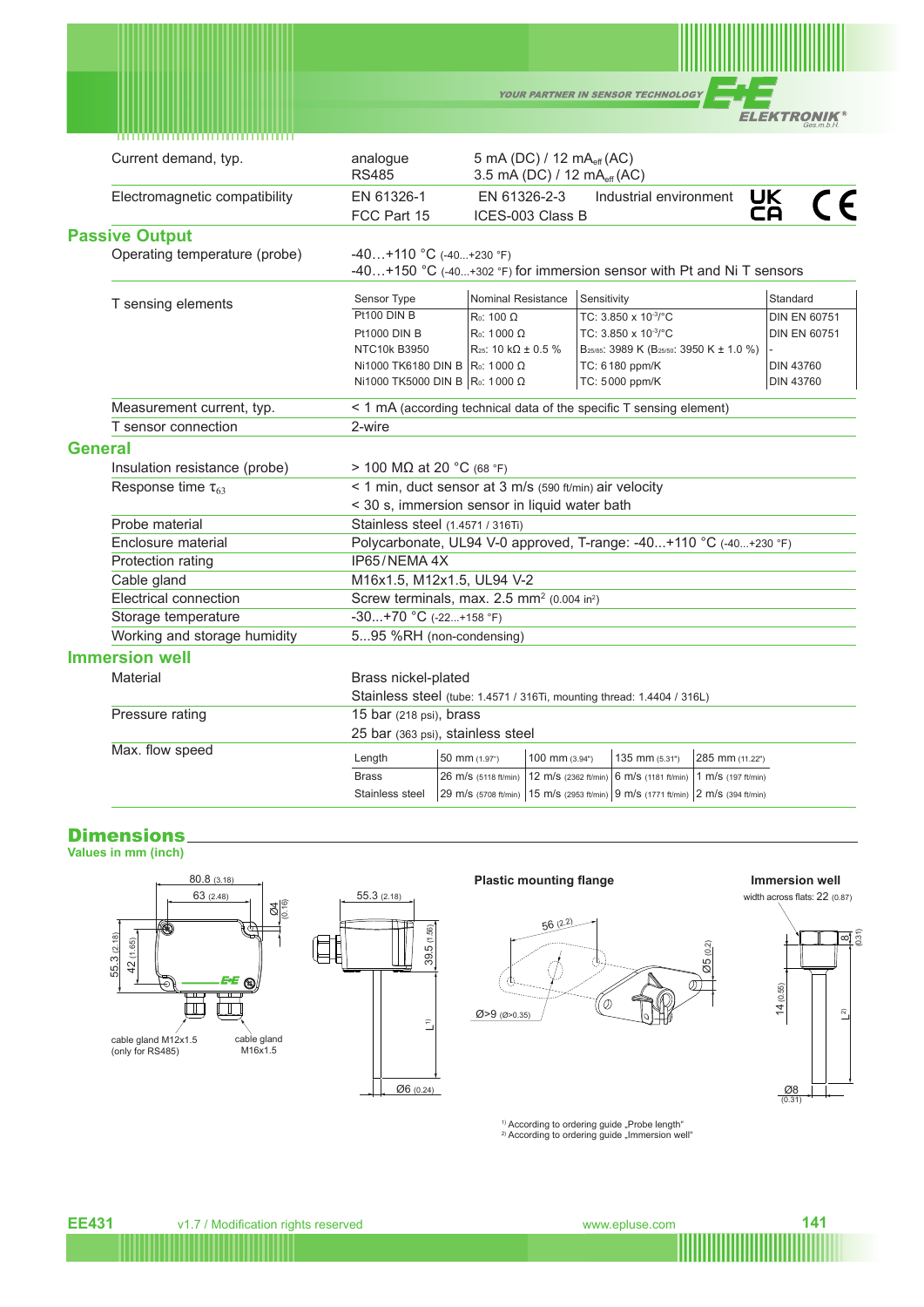

# **Ordering Guide\_**

## **Position 1 - Temperature Sensor**

|         |                                                        |                              | EE431-           |                  |                 |
|---------|--------------------------------------------------------|------------------------------|------------------|------------------|-----------------|
|         | <b>Model</b>                                           | Active                       | M <sub>3</sub>   |                  |                 |
|         |                                                        | Passive                      |                  |                  | M <sub>7</sub>  |
|         |                                                        | $0 - 10 V$                   | A <sub>3</sub>   |                  |                 |
|         | <b>Output</b>                                          | $4 - 20$ mA                  | A6               |                  |                 |
|         |                                                        | <b>RS485</b>                 |                  | J3               |                 |
| uration |                                                        | Pt100 DIN B                  |                  |                  | TP <sub>2</sub> |
|         | <b>Pt1000 DIN B</b>                                    |                              |                  |                  | TP4             |
|         | (see www.epluse.com/R-T Characteristics)               | Ni1000, TK6180 DIN B         |                  | TP <sub>9</sub>  |                 |
|         |                                                        | NTC 10k, B3950               |                  |                  | <b>TP11</b>     |
|         |                                                        | Ni1000, TK5000 DIN B         |                  |                  | <b>TP19</b>     |
|         |                                                        | 65 mm (2.56")                |                  | <b>L65</b>       |                 |
|         |                                                        | 115 mm $(4.53)$              | L <sub>115</sub> |                  |                 |
|         | <b>Probe length</b>                                    | 150 mm (5.91")               | L <sub>150</sub> |                  |                 |
|         |                                                        | 300 mm (11.81")              | L300             |                  |                 |
|         | <b>Accuracy</b>                                        | ±0.3 °C                      | no code          |                  |                 |
|         |                                                        | ±0.2 °C                      | TT <sub>2</sub>  |                  |                 |
|         | <b>Unit</b>                                            | $^{\circ}$ C                 | no code          |                  |                 |
|         |                                                        | $\overline{F}$               | <b>MA2</b>       |                  |                 |
|         | <b>Scale T low</b>                                     | $\overline{0}$               | no code          |                  |                 |
|         |                                                        | Value (within working range) | <b>SALValue</b>  |                  |                 |
|         | <b>Scale T high</b>                                    | 50                           | no code          |                  |                 |
|         |                                                        | Value (within working range) | <b>SAHValue</b>  |                  |                 |
| Setup   | $\frac{9}{2} \frac{\text{Scale T h}}{\text{Protocol}}$ | Modbus RTU <sup>2)</sup>     |                  | <b>P1</b>        |                 |
|         |                                                        | BACnet MS/TP3)               |                  | P <sub>3</sub>   |                 |
|         |                                                        | 9600                         |                  | <b>BD5</b>       |                 |
|         | <b>Baud rate</b>                                       | 19200                        |                  | BD <sub>6</sub>  |                 |
|         |                                                        | 38400                        |                  | B <sub>D</sub> 7 |                 |
|         |                                                        | 576004)                      |                  | B <sub>D</sub> 8 |                 |
|         |                                                        | 768004)                      |                  | B <sub>D</sub> 9 |                 |
|         |                                                        | 1152004)                     |                  | <b>BD10</b>      |                 |

1) Other passive sensor types are available on request from a minimum order quantity of 100 pcs<br>2) Factory setting: Even parity, Stopbits 1. Modbus Map and communication setting: see User Guide and Modbus Application Note

### **Position 2 - Mounting Accessories**

### **Plastic mounting flange** HA401101

#### **Immersion well: R½" ISO:**

| Length $(L)$               | $50 \text{ mm}$ (1.97") | $100$ mm $(3.94)$ | $135$ mm $(5.31")$ | $ 285$ mm $(11.22")$ |
|----------------------------|-------------------------|-------------------|--------------------|----------------------|
| <b>Brass</b>               | HA400101                | HA400104          | HA400102           | <b>HA400103</b>      |
| Stainless steel   HA400201 |                         | HA400204          | HA400202           | HA400203             |

## **Immersion well: ½" NPT:**

| Length $(L)$             | 50 mm (1.97") | 100 mm (3.94") | $135$ mm $(5.31")$ | $ 285$ mm $(11.22")$ |
|--------------------------|---------------|----------------|--------------------|----------------------|
| <b>Brass</b>             | HA400111      | HA400114       | HA400112           | <b>HA400113</b>      |
| Stainless steel HA400211 |               | HA400214       | HA400212           | HA400213             |